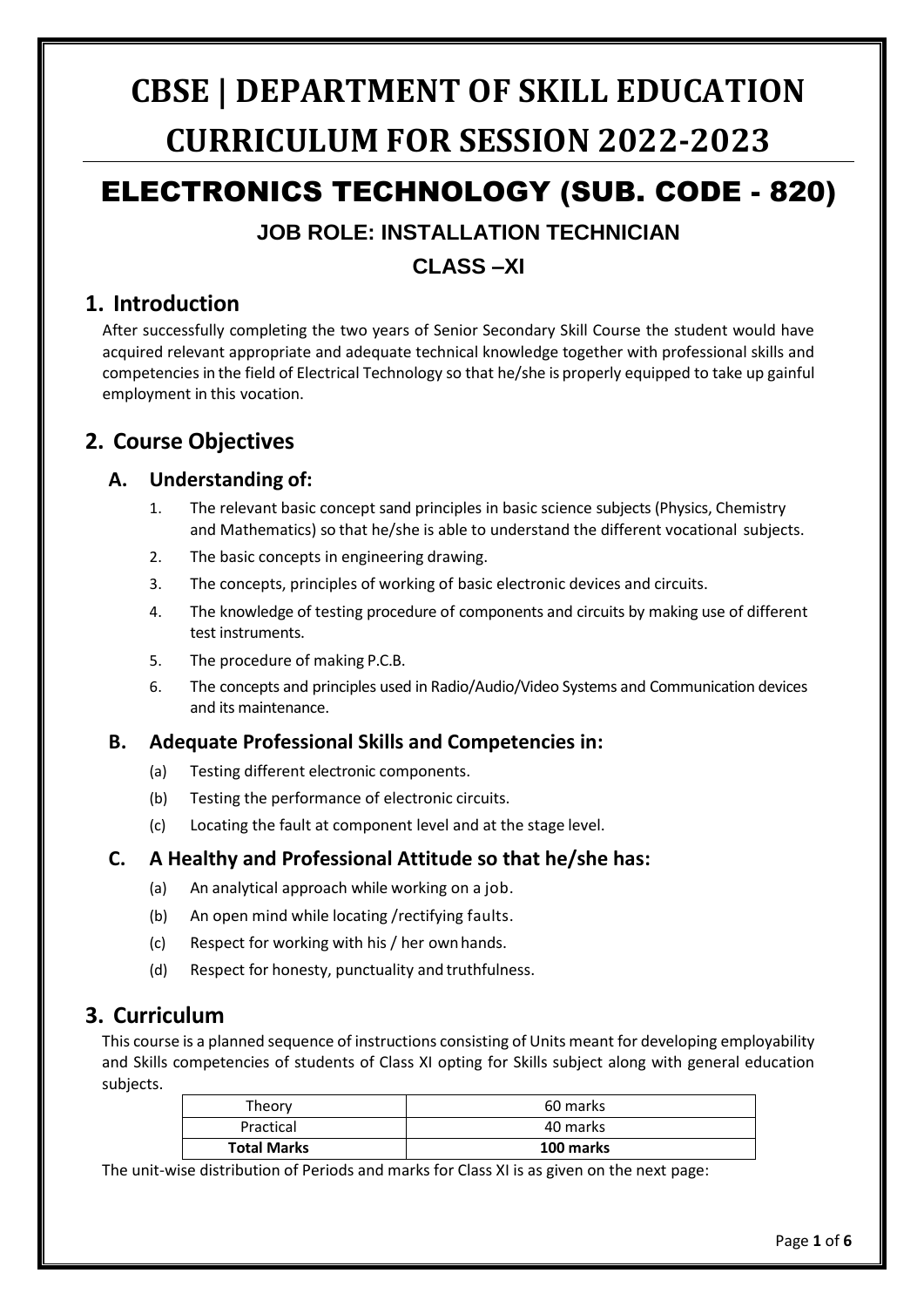# ELECTRONICS TECHNOLOGY (SUBJECT CODE - 820) CLASS – XI (SESSION 2022-2023)

Total Marks: 100 (Theory-60 + Practical-40)

|                         | <b>UNITS</b>                                                           | <b>NO. OF HOURS</b><br>for Theory and<br><b>Practical</b> |                  | <b>MAX. MARKS</b><br>for Theory and<br><b>Practical</b> |  |
|-------------------------|------------------------------------------------------------------------|-----------------------------------------------------------|------------------|---------------------------------------------------------|--|
| ⋖<br>PART               | <b>Employability Skills</b>                                            |                                                           |                  |                                                         |  |
|                         | Unit 1: Communication Skills-III                                       | 10                                                        |                  | $\overline{2}$                                          |  |
|                         | Unit 2: Self-Management Skills- III                                    | 10                                                        |                  | $\overline{2}$                                          |  |
|                         | Unit 3 : ICT Skills- III                                               | 10                                                        |                  | $\overline{2}$                                          |  |
|                         | Unit 4 : Entrepreneurial Skills- III                                   | 15                                                        |                  | $\overline{2}$                                          |  |
|                         | Unit 5 : Green Skills- III                                             | 05                                                        |                  | $\overline{2}$                                          |  |
|                         | <b>Total</b>                                                           | 50                                                        |                  | 10                                                      |  |
|                         | <b>Subject Specific Skills</b>                                         | <b>Theory</b>                                             | <b>Practical</b> | <b>Marks</b>                                            |  |
| <u>ന</u><br><b>PART</b> | Unit 1: Overview of Atom, Sub-Atomic Particles<br>and CRO              | 16                                                        | 10               | 05                                                      |  |
|                         | Unit 2: Voltage and Current                                            | 24                                                        | 20               | 10                                                      |  |
|                         | Unit 3: Basics of Semiconductor                                        | 32                                                        | 20               | 15                                                      |  |
|                         | Unit 4: Bipolar Junction Transistor                                    | 24                                                        | 20               | 10                                                      |  |
|                         | Unit 5: Transistor Amplifier and Applications                          | 24                                                        | 20               | 10                                                      |  |
|                         | <b>Total</b>                                                           | 120                                                       | 90               | 50                                                      |  |
|                         | <b>Practical Work</b>                                                  |                                                           |                  |                                                         |  |
| <b>ART</b>              | <b>Practical Examination</b>                                           |                                                           |                  | 15                                                      |  |
|                         | <b>Written Test</b>                                                    |                                                           |                  | 10                                                      |  |
| ۛ൧                      | Viva Voce                                                              |                                                           |                  | 05                                                      |  |
|                         | <b>Total</b>                                                           |                                                           |                  | 30                                                      |  |
| <b>0</b><br><b>PART</b> | Project Work/Field Visit / Practical File/<br><b>Student Portfolio</b> |                                                           |                  | 10                                                      |  |
|                         | <b>Total</b>                                                           |                                                           |                  | 10                                                      |  |
|                         | <b>GRAND TOTAL</b>                                                     | 260                                                       |                  | 100                                                     |  |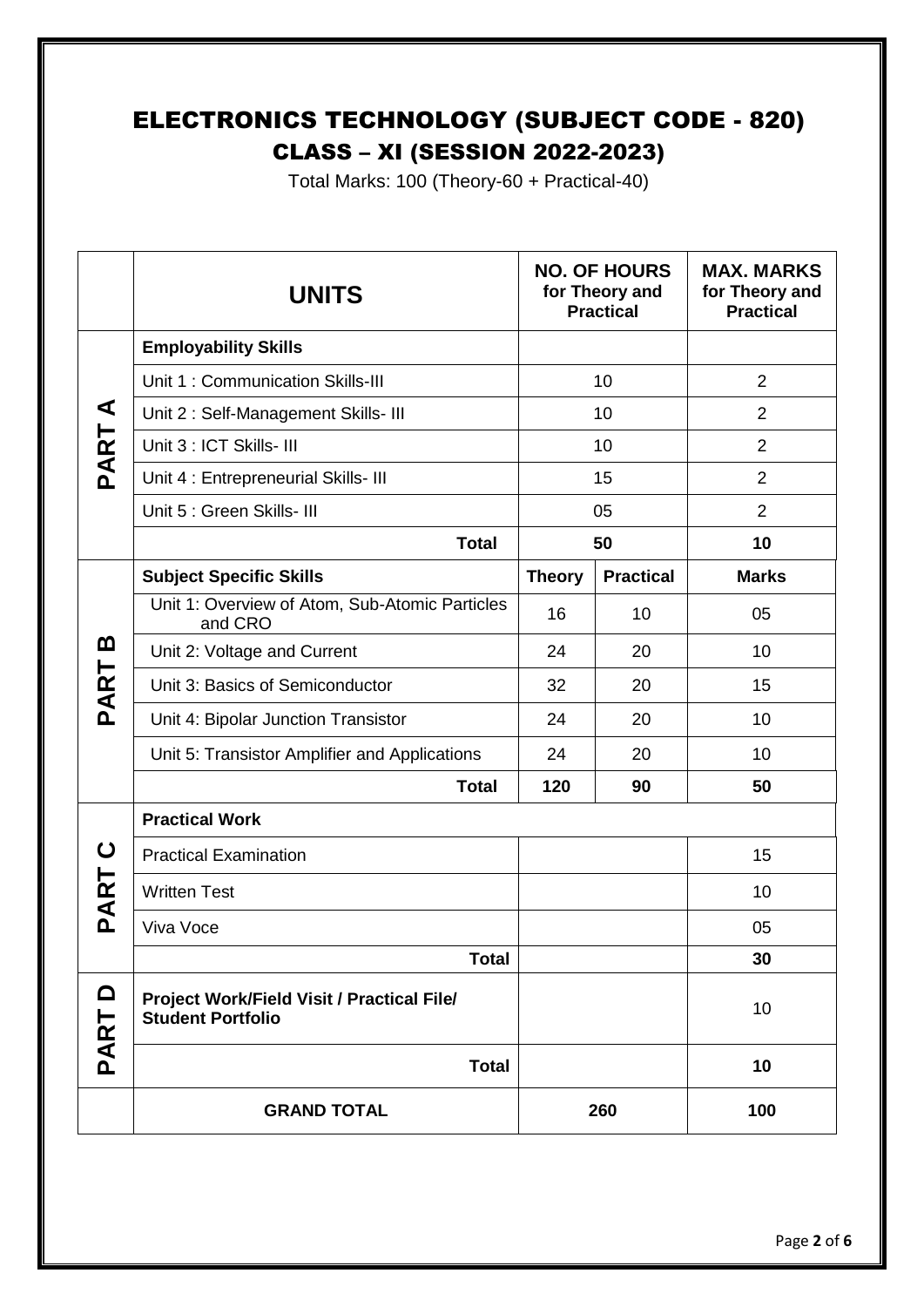# **4. CONTENTS**

#### **PART-A: EMPLOYABILITY SKILLS**

| <b>S. No.</b> | <b>Units</b>                                                | <b>Duration in Hours</b> |
|---------------|-------------------------------------------------------------|--------------------------|
| 1.            | Unit 1: Communication Skills-III                            | 10                       |
| 2.            | Unit 2: Self-management Skills-III                          | 10                       |
| 3.            | Unit 3: Information and Communication Technology Skills-III | 10                       |
| 4.            | Unit 4: Entrepreneurial Skills-III                          | 15                       |
| 5.            | Unit 5: Green Skills-III                                    | 05                       |
|               | <b>TOTAL DURATION</b>                                       | 50                       |

#### **NOTE: Detailed Curriculum/ Topics to be covered under Part A: Employability Skills can be downloaded from CBSE website**.

#### **PART-B – SUBJECT SPECIFIC SKILLS**

#### **1. Overview of Atom, Sub-Atomic Particles and CRO**

- 1) Brief History of Electronics.
- 2) Atom andits elements, Bohr Atomic model, Atomic energy level.
- 3) Electron, Force, Field intensity, Potential, Energy, current, current density, Ionization potential.
- 4) Electric field, Magnetic field, Motion of charged particles in electric and magnetic field.
- 5) Overview of CRO, Electronic and Magnetic deflection in CRO, Applications.

#### **2. Voltage and Current**

- 1) Resistance, Ohm's law, V-I Characteristics, Resistors, Capacitors, Inductors.
- 2) Voltage and Current sources, Symbols and Graphical representation, Conversion of current and voltage sources.
- 3) Overview of AC, DC, Cells and Batteries, Energy and Power.

#### **3. Basics of Semiconductor**

- 1) Semiconductor materials, Energy band structure of Insulators, Metals and Semiconductors, Energy gap, Field and Photo-electric emission.
- 2) Intrinsic & Extrinsic semiconductor, N-type and P-type semiconductor, Drift current, Diffusion current and Total current, Mobility of charges, Effects of temperature on Conductivity of semiconductor.
- 3) PN junction diode, depletion layer, potential barrier, Forward & Reverse bias, V-I Characteristic, Effects of temperature, Resistance levels, Breakdown in Junction diode, Zener diode, Photo diode, LED, Types and applications of diode.
- 4) Diode as a rectifier, Half wave and full wave rectification, Voltage multipliers, Zener diode Regulator.
- 5) Special information (Introduction to Filters, Clippers, Clampers).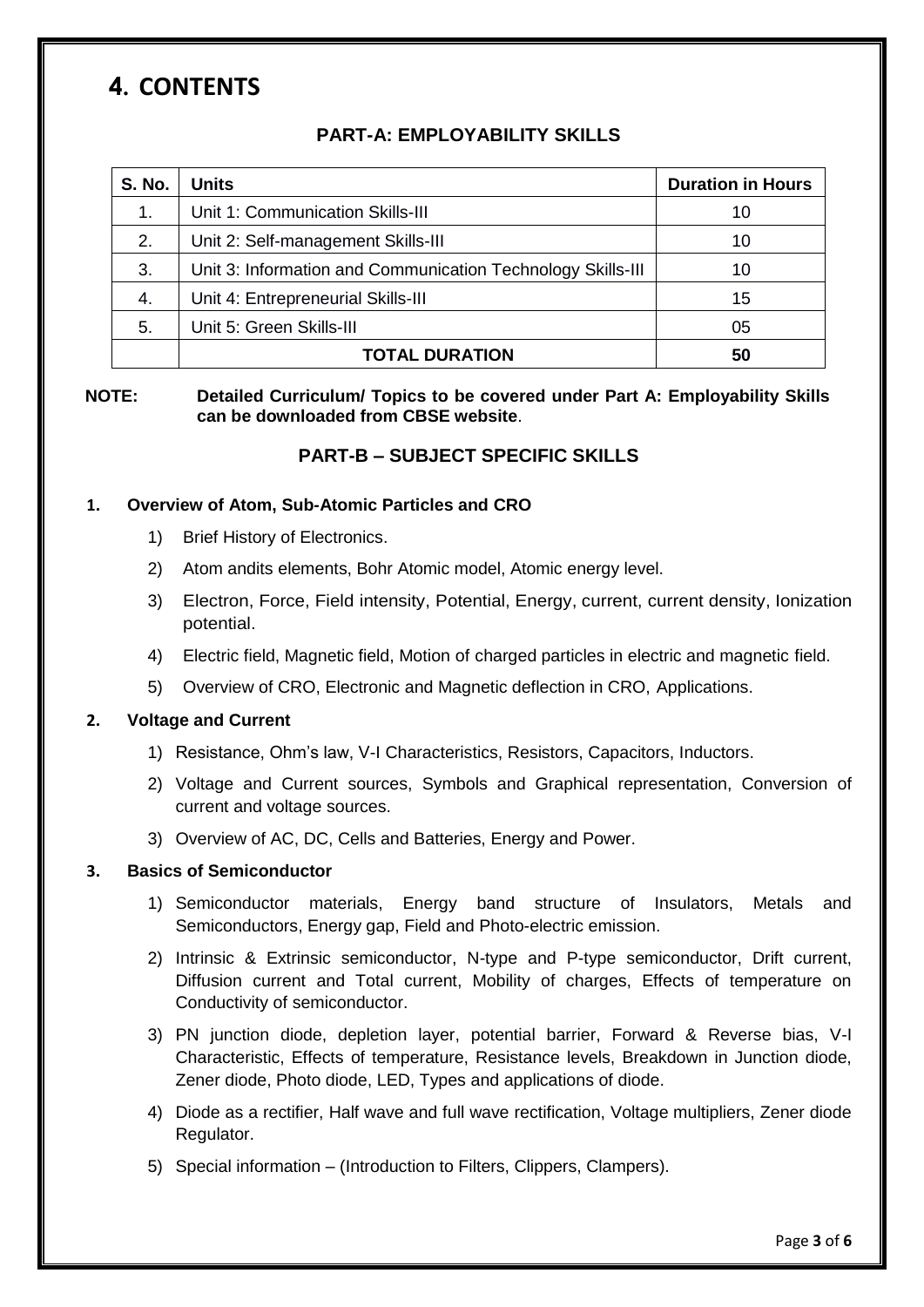#### **4. Bipolar Junction Transistor**

- 1) Construction and operation of NPN and PNP transistors, Biasing of BJT.
- 2) CB, CE and CC configuration, Characteristics and transistor parameters for CB, CE, CC configuration.
- 3) Introduction to FET, JFET, MOSFET, CMOS and VMOS, Characteristics of various transistors, Comparison of various transistors.

#### **5. Transistor Amplifier and Applications**

- 1) Introduction, Single and Multi stage amplifiers, General amplifier characteristics, Feedbacks in amplifier.
- 2) Introduction to Oscillators, Multi-Vibrators and Signal generator.
- 3) Special information (Introduction to Thyristors, PNPN diode, SCR, LASCR, DIAC, TRIAC).

# **5. TEACHING ACTIVITIES**

The teaching and training activities have to be conducted in classroom, laboratory/ workshops and field visits. Students should be taken to field visits for interaction with experts and to expose them to the various tools, equipment, materials, procedures and operations in the workplace. Special emphasis should be laid on the occupational safety, health and hygiene during the training and field visits.

#### **CLASSROOM ACTIVITIES**

Classroom activities are an integral part of this course and interactive lecture sessions, followed by discussions should be conducted by trained vocational teachers. Vocational teachers should make effective use of a variety of instructional or teaching aids, such as audio-video materials, colour slides, charts, diagrams, models, exhibits, hand-outs, online teaching materials, etc. to transmit knowledge and impart training to the students.

#### **PRACTICAL WORK INLABORATORY/WORKSHOP**

Practical work may include but not limited to hands-on-training, simulated training, role play, case based studies, exercises, etc. Equipment and supplies should be provided to enhance hands-on learning experience of students. Only trained personnel should teach specialized techniques. A training plan that reflects tools, equipment, materials, skills and activities to be performed by the students should be submitted by the vocational teacher to the Head of the Institution.

# **6. ORGANISATION OF FIELD VISITS/EDUCATIONAL TOURS**

In field visits, children will go outside the classroom to obtain specific information from experts or to make observations of the activities. A checklist of observations to be made by the students during the field visits should be developed by the Vocational Teachers for systematic collection of information by the students on the various aspects. Principals and Teachers should identify the different opportunities for field visits within a short distance from the school and make necessary arrangements for the visits. At least three field visits should be conducted in a year.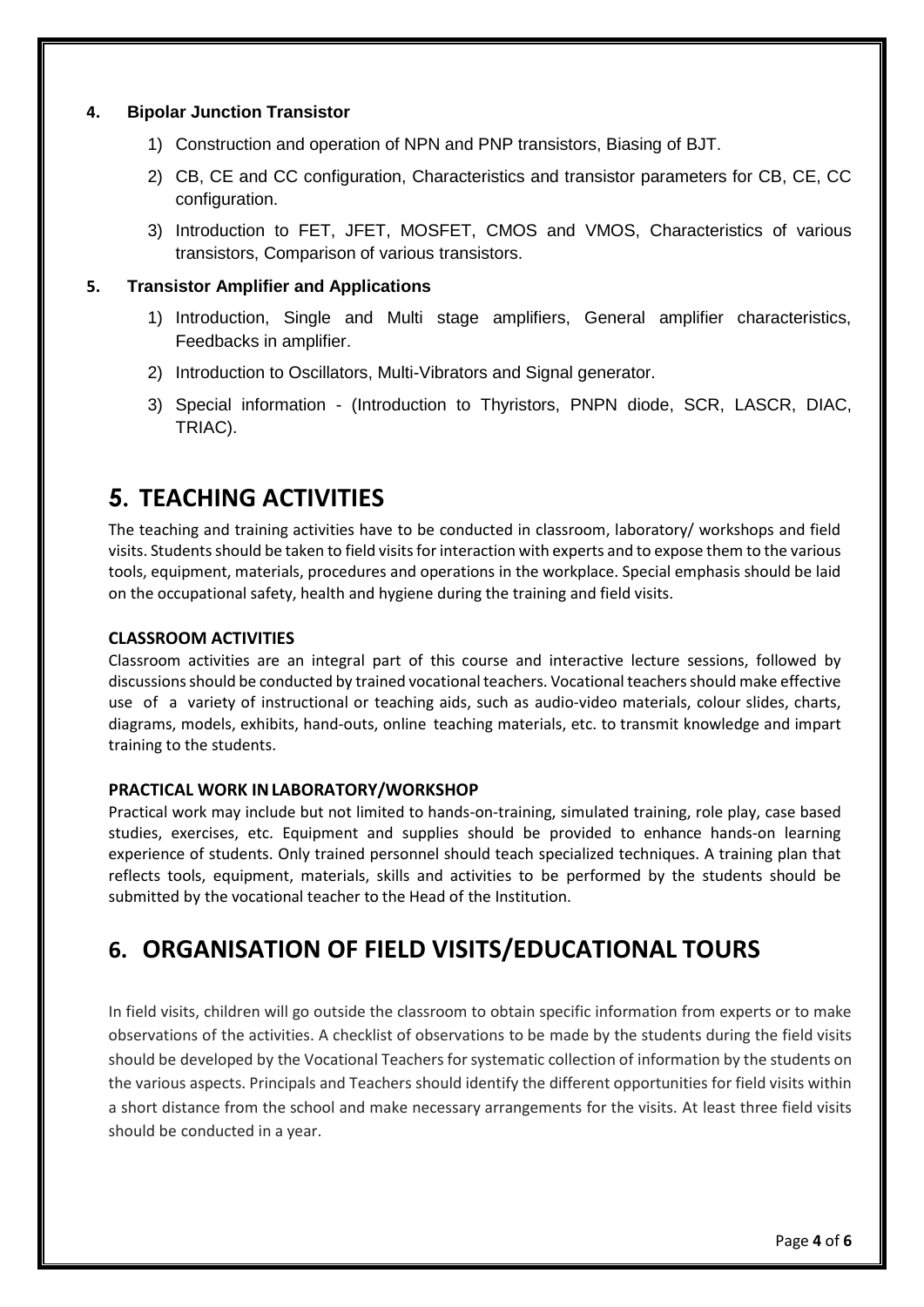# **7. LIST OF EQUIPMENT AND MATERIAL**

- 1. Resistance various values/sizes
- 2. Condensers various values/sizes
- 3. Transformer such as Battery Eliminator mains and Battery charger
- 4. Side cutting insulated pliers 15 cm
- 5. Long Nose insulated pliers 15 cm
- 6. Wire cutter, spring type
- 7. Screw driver set  $-10$  cm, 15 cm, 20 cm
- 8. Soldering Iron 35 W/220 V, Solder Wire 60, 40 and soldering Iron Stand
- 9. Tinned Copper Wire
- 10. VARIAC Single Phase
- 11. Wire Stripper
- 12. Steel Scale
- 13. Combination Pliers
- 14. Crimping Tools
- 15. Electronic Tool Kit
- 16. Analog Oscilloscope: Oscilloscope 30 Mhz Dual Trace
- 17. Digital Multimeter 4 & ½ Digits
- 18. Function Generator 0.3 Mhz To 3 Mhz
- 19. DC regulated Power Supply (30 V/5A)
- 20. Frequency Counter 0.1 Hz to 1 GHz
- 21. Universal IC Tester, Digital IC upto 40 pins
- 22. Three Terminal Voltage Regulator Trainer Board
- 23. Diode &Zener diode Characteristics Trainer Board
- 24. Rectifier and Filter Trainer Board
- 25. Transistors Characteristics Trainer Board (CE,CB,CC)
- 26. TV pattern Generators
- 27. Telephone Trainer Kit
- 28. Mobile Communication Training System
- 29. Communication Simulation Software
- 30. Fax machine trainer
- 31. Mobile Phone Trainer
- 32. Single Phase Half Wave Control Rectifier Using SCR Board
- 33. UPS Trainer
- 34. Temperature Oven (0-200 DegreeC)
- 35. Different Microphones & Loudspeaker (for study of frequency response of microphone)
- 36. Microwave Oven
- 37. Colored Television Demonstration kit
- 38. CD/DVD Player Trainer Kit
- 39. Stereo Cassette player demonstration cum trainer
- 40. Facsimile Machine
- 41. DTH System
- 42. 8 bit digital multiplexer
- 43. 1:8 line de-multiplexer